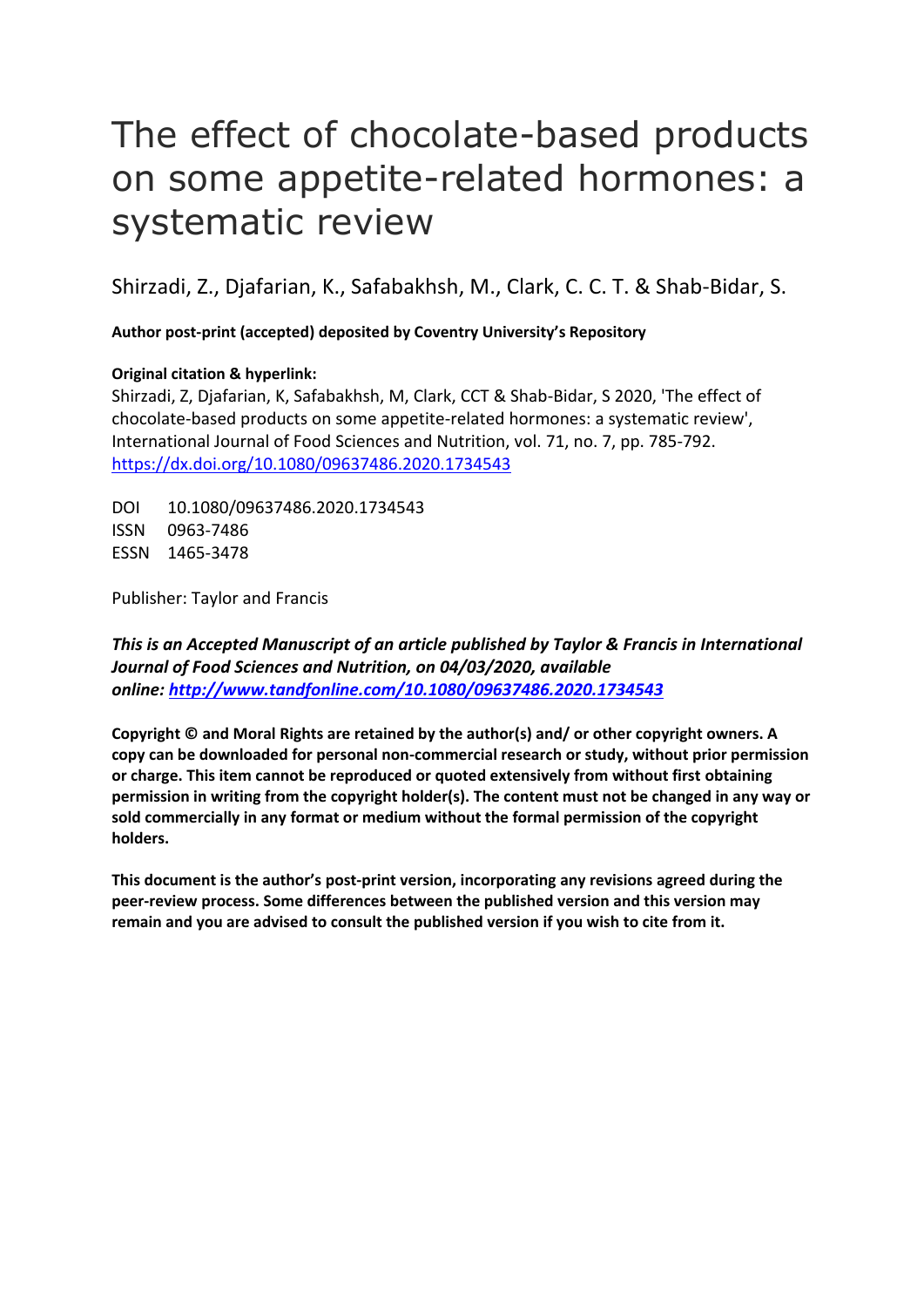| $\mathbf{1}$   | The effect of chocolate-based products on some appetite-related hormones: A systematic                                        |
|----------------|-------------------------------------------------------------------------------------------------------------------------------|
| $\overline{2}$ | review                                                                                                                        |
| 3              | Zahra Shirzadi <sup>1</sup> , Kurosh Djafarian <sup>1</sup> , Cain C. T. Clark <sup>2</sup> , Sakineh Shab-Bidar <sup>3</sup> |
| 4              | <sup>1</sup> Department of Clinical Nutrition, School of Nutritional Sciences and Dietetics, Tehran                           |
| 5              | University of Medical Sciences, Tehran, Iran                                                                                  |
| 6              |                                                                                                                               |
| $\overline{7}$ | <sup>2</sup> Centre for Sport, Exercise, and Life Sciences, Coventry University, Coventry, UK, CV15FB                         |
| 8              |                                                                                                                               |
| 9              | <sup>3</sup> Department of Community Nutrition, School of Nutritional Sciences and Dietetics, Tehran                          |
| 10             | University of Medical Sciences, Tehran, Iran                                                                                  |
| 11             |                                                                                                                               |
| 12             |                                                                                                                               |
| 13             |                                                                                                                               |
| 14             | <b>Running title:</b> Chocolate and appetite hormones                                                                         |
| 15             |                                                                                                                               |
| 16             | <b>Correspondence to:</b>                                                                                                     |
| 17             | Sakineh Shab-Bidar, PhD                                                                                                       |
| 18             | Associate professor,                                                                                                          |
| 19             | Department of Community Nutrition,                                                                                            |
| 20             | School of Nutritional Sciences and Dietetics,                                                                                 |
| 21             | Tehran University of Medical Sciences,                                                                                        |
| 22             | Tel:+98-21-88955975                                                                                                           |
| 23             | Fax:+98-21-88974462                                                                                                           |
| 24             | Email: s_shabbidar@ tums.ac.ir                                                                                                |
| 25             |                                                                                                                               |
| 26             |                                                                                                                               |
| 27             |                                                                                                                               |
| 28             |                                                                                                                               |
| 29             |                                                                                                                               |
| 30             |                                                                                                                               |
| 31             |                                                                                                                               |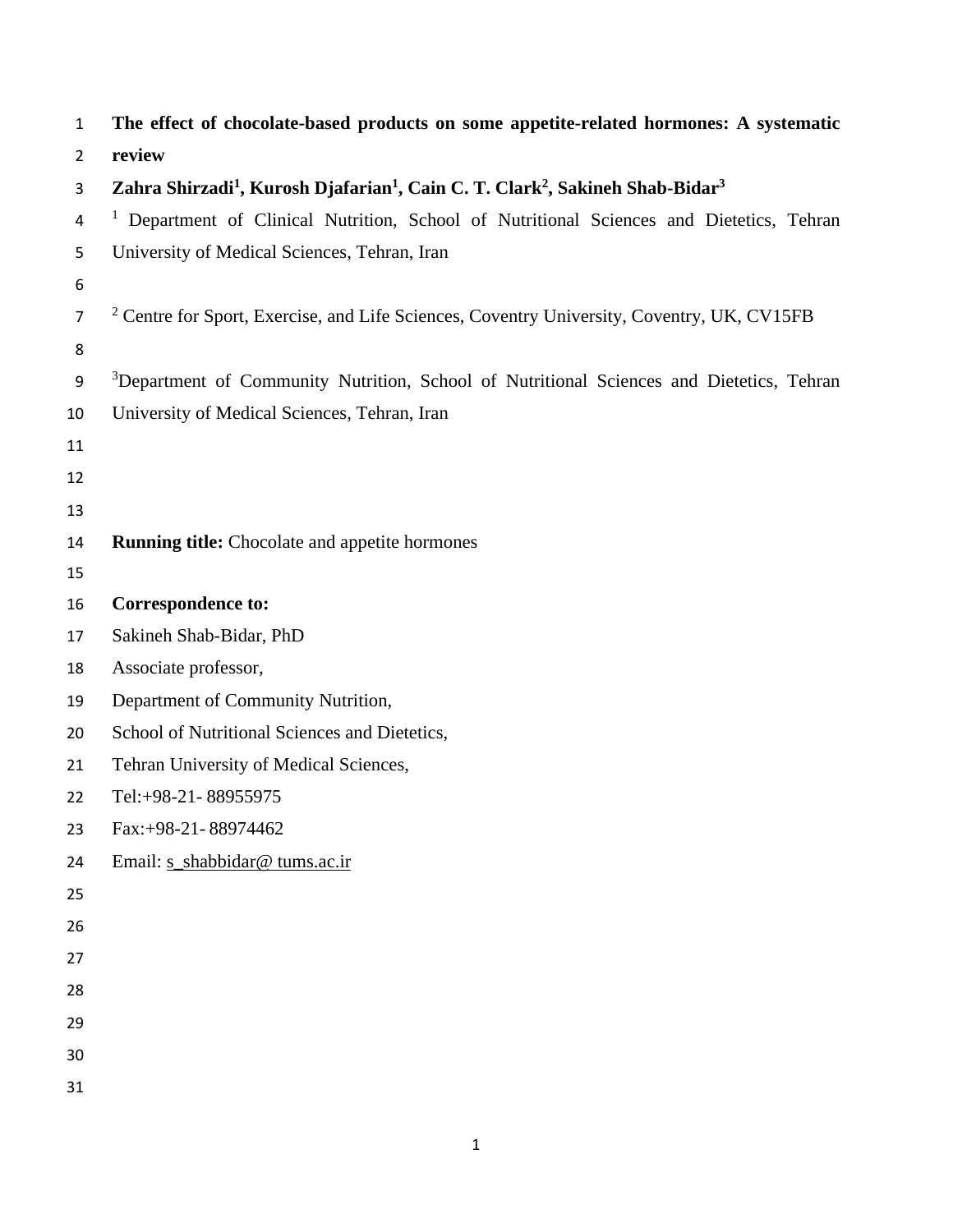# **Abstract**

 Several studies have shown the effects of chocolate-based products on appetite-related indicators, however, the results of these studies are equivocal. Thus, the aim of the present study was to conduct a systematic review of studies investigating the acute and long-term response of appetite- related hormones to chocolate intake in adults. A systematic search of MEDLINE and EMBASE for published studies, in English, was performed from inception up to November 2018. It appears that ghrelin and leptin are not responsible for the satiating effect of chocolate products. Gastric infusion of milk chocolate elicited a greater increase in cholecystokinin (CCK), in comparison with oral ingestion of milk chocolate and gastric infusion of non-caloric products. Moreover, viscosity seems to have no effect on active CCK and glucagon-like peptide-1. Due to the heterogeneity between studies, limited sample, low quality of evidence, and substantial variation in methods and chocolate products, caution is suggested in interpreting these results.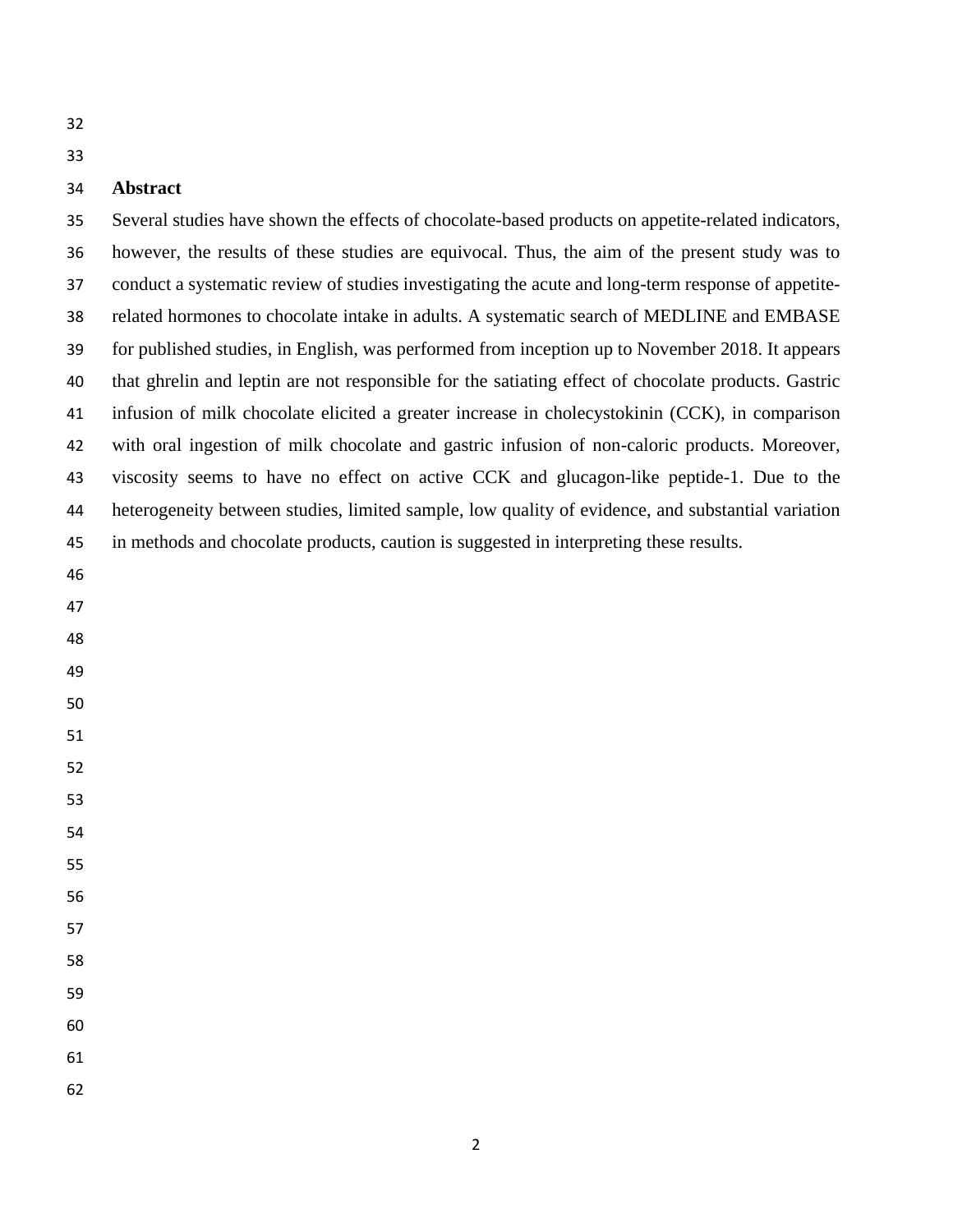#### **Introduction**

 Obesity is an important health issue throughout the world [\(Organization, 2014,](#page-12-0) [Zijlstra et al., 2009,](#page-13-0) [Larsson et al., 2018\)](#page-12-1). The World Health Organization (WHO) reported that obesity has been doubled since 1980. Indeed, excess body weight has been associated with an increased risk of some chronic diseases such as cardiovascular diseases, type 2 diabetes, and certain cancers [\(Pi-](#page-12-2) [Sunyer, 1993\)](#page-12-2). In contemporary practice, appetite management is an increasingly common approach used for weight control. Hormones secreted by the gastrointestinal tract regulate the appetite by mediation of hunger and satiety [\(Karra and Batterham, 2010\)](#page-12-3). In opposition of ghrelin, a number of hormones including cholecystokinin peptide YY (PYY; also known as peptide tyrosine tyrosine), glucagon-like peptide 1 (GLP-1), and pancreatic polypeptide (PP) suppress appetite [\(Wynne et al., 2005\)](#page-13-1). Previous studies have shown that several foods can play a mediating role in appetite-related hormones [\(Panahi et al., 2013\)](#page-12-4). Chocolate is a palatable food all over the world; various types of chocolate based products (dark, milk, white chocolate) contain different amounts of macro/micro nutrients [\(Agriculture, 2010\)](#page-11-0) and flavonoids [\(Wu et al., 2004\)](#page-13-2). In comparison with milk chocolate, dark chocolate contains a greater proportion of cocoa liquor, and 80 less non-fat cocoa solids (~5-fold greater) [\(Miller et al., 2009\)](#page-12-5), with the remainder comprising mainly sugar, and a small amount of other components; in addition to the milk added in milk chocolate. White chocolate, on the other hand, is composed of cocoa butter extracted from cocoa liquor, and so it is free from the non-fat cocoa solids that contain flavonoids.

 Beneficial health effects of chocolate have been shown in previous studies [\(Hooper et al., 2012,](#page-12-6) [Larsson et al., 2018\)](#page-12-1). A systematic review and meta-analysis, including 35 randomized controlled 86 trials (RCTs), showed that chocolate-based interventions elicited reductions in body weight, body mass index (BMI) and waist circumference [\(Kord-Varkaneh et al., 2018\)](#page-12-7). However, it is important to recognize the underlying mechanism of chocolate on weight loss. The effect of chocolate on appetite have been categorized into three type of studies:1) The effect of chocolate on appetite related hormones [\(Marsh et al., 2017,](#page-12-8) [Zijlstra et al., 2009,](#page-13-0) [Spetter et al., 2014,](#page-13-3) [Zhang et al., 2018,](#page-13-4) [Rigamonti et al., 2015\)](#page-13-5) 2) The effect of chocolate on visual analogue scale (VAS) [\(Greenberg et](#page-12-9)  [al., 2016,](#page-12-9) [Marsh et al., 2017,](#page-12-8) [Smeets et al., 2006,](#page-13-6) [Zhang et al., 2018,](#page-13-4) [Sørensen and Astrup, 2011,](#page-13-7) [Chapelot and Payen, 2010,](#page-11-1) [Harper et al., 2007,](#page-12-10) [Ortinau et al., 2014\)](#page-12-11) 3) The effect of chocolate on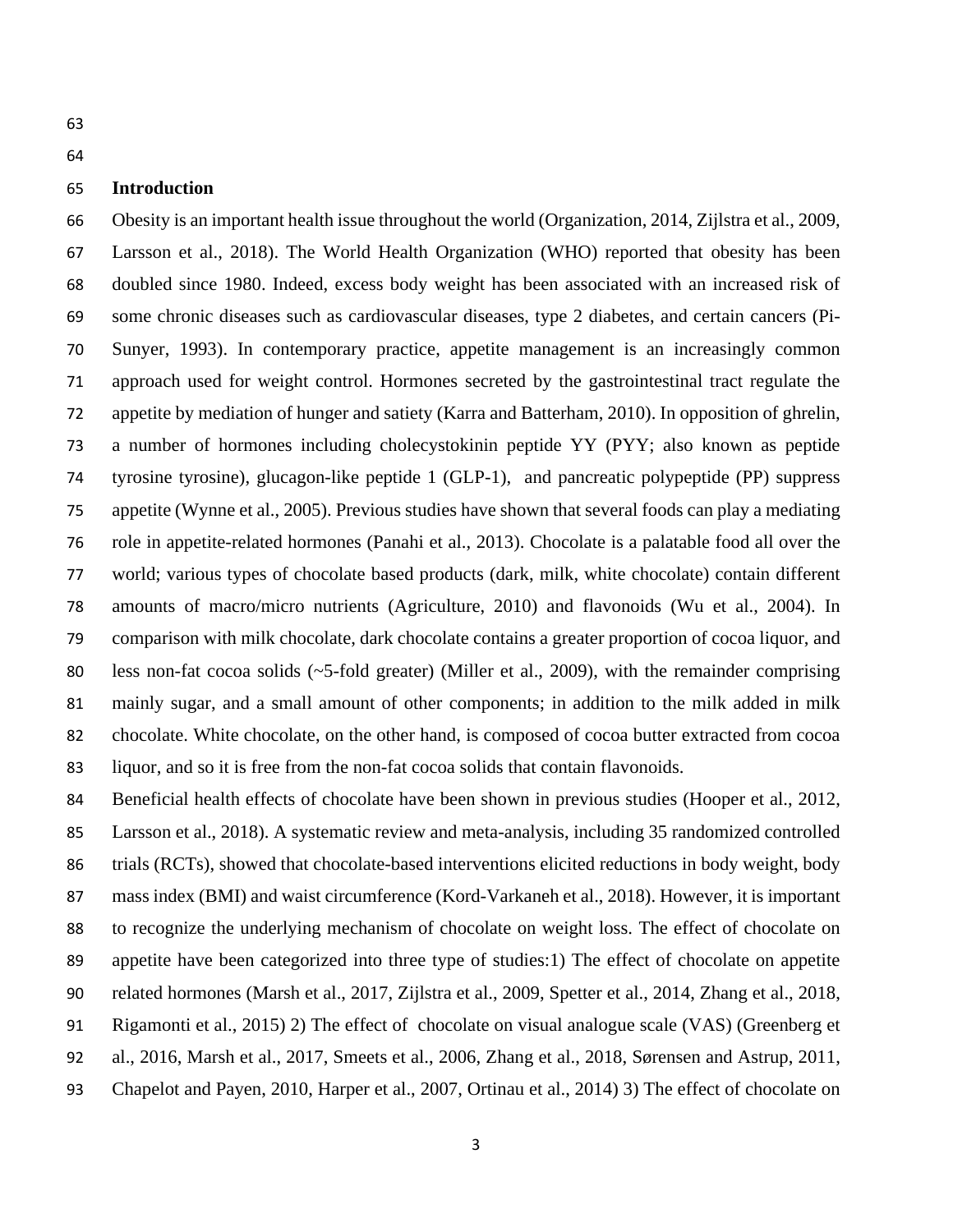energy intake [\(Harper et al., 2007,](#page-12-10) [Appleton et al., 2015,](#page-11-2) [Chapelot and Payen, 2010,](#page-11-1) [Greenberg et](#page-12-9)  [al., 2016,](#page-12-9) [Marsh et al., 2017,](#page-12-8) [Ortinau et al., 2014,](#page-12-11) [Zijlstra et al., 2009,](#page-13-0) [Zhang et al., 2018\)](#page-13-4). Despite several publications on the effect of chocolate-based products on appetite-related hormones, no study has yet summarized the currently available findings in this regard. Therefore, the purpose of this study was to systematically review the available evidence regarding the effect of chocolate-based products on appetite-related hormones.

#### **Methods**

 The Preferred Reporting Items for Systematic reviews and Meta-Analyses (PRISMA) statement was used to conduct this systematic review meta-analysis[\(Picot et al., 2012\)](#page-12-12) (**Supplementary Table 1**). The PICOS-model [\(Richardson et al., 1995\)](#page-12-13) was used to formulate the study's question, where the acronym PICOS stands for; Population (all individuals except children under 18 years old and pregnant and lactating women), Intervention(chocolate based products), Comparison (studies which had control group), Outcome (studies that appetite relating hormones concentration), and Study design (RCT, Quasi experimental).

*Search strategy*

 MEDLINE, EMBASE, and PMC were searched for all relevant published articles up to 23 November 2018 with no time restriction. Only articles published in English were considered in this review. We used medical subject headings (MeSH) and text words to identify potential studies. 112 Search words included: ("Chocolate" OR "Cacao" OR "Chocolate\*" OR "cocoa" OR "cocoa\*" AND "Appetite" OR "Glucagon-Like Peptide 1" OR "Leptin" OR "Peptide YY" OR "Ghrelin OR "appetite hormones"). Of all articles, RCTs were checked by reviewing titles, abstracts, population and study design in order to select relevant publications for inclusion and exclusion criteria. Literature searches were downloaded into EndNote (version X7, for Windows, Thomson Reuters, Philadelphia, PA, USA) to manage and to facilitate the review process.

*Eligibility criteria*

 Two investigators performed an independent search and screening articles. Studies were included if they met the following criteria: a) the study design was interventional, b) the intervention used chocolate based products, c) the outcomes of interest were plasma concentration of appetite-related hormones, such as ghrelin, leptin, Glucagon-Like Peptide 1 "GLP-1", peptide YY "PYY", cholecystokinin "CCK", d) the population of interest was adults (aged >18 years), e) Published English studies, f) oral consumption of chocolate-based product. We excluded studies if they were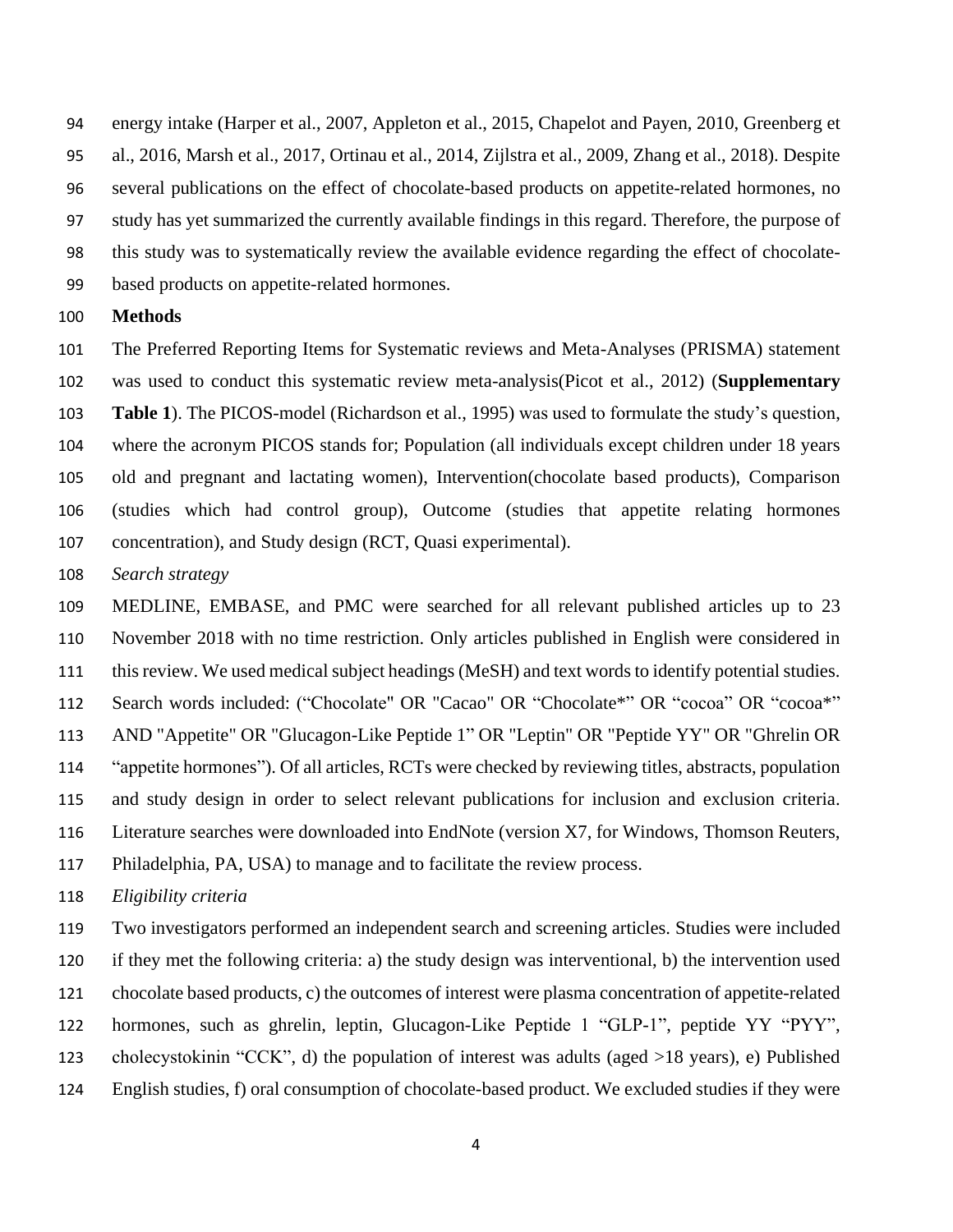observational studies, review articles, duplicated publications, conference papers, animal or cell culture studies and unrelated studies. Any disagreements were discussed and resolved by consensus or by a third independent reviewer (SS-b), if necessary.

*Data extraction*

 The following data from the full text of selected studies were extracted: general characteristics of the study (first author's name, year of publication, the study design, the country where the study was conducted, number of cases and controls, type of cocoa product, total cocoa product dose and duration of follow-up), characteristics of the participants (study population, age, gender) and outcome results (means and standard deviation(SD)s for ghrelin, GLP-1,leptin,CCK and PYY in baseline and after intervention). Since several studies have used figures for showing their outcomes, means and measures of dispersion were approximated from figures in the manuscripts using Web Plot Digitizer [\(Zhu et al., 2011\)](#page-13-8). Where further detail was required, we contacted study authors for additional information.

#### *Quality assessment*

A systematic assessment of bias in the included studies was performed based on the Cochrane

 Criteria. The quality of the studies evaluated by following criteria: sequence generation sufficiency, allocation concealment, blinding, elucidating of dropouts (imperfect outcome data), 142 selective outcome reporting, and other possible sources of bias. According to Cochrane Handbook [\(Higgins, 2011\)](#page-12-14) recommendation, studies were stratified as low risk of bias, high risk of bias or unclear regarding each domain (**Figure 1**).

#### **Results**

*Study selection*

 The flow diagram of literature search is shown in **Figure 2**. The initial search identified 217 publications. Of those, 177 records were excluded based on title and abstract screening. The cited references of the retrieved articles were checked to find any potential eligible studies; consequently, we found one other related article through backward-searching for references cited in those articles, after screening for title and abstract. Of 40 full texts screened, 35 articles were excluded due to a lack sufficient data.

*Characteristics of included studies*

 Characteristics of the included studies are summarized in **Table 1**. They were published between 2009 and 2018. The duration of follow-up in these studies was from 30 to 180 minutes after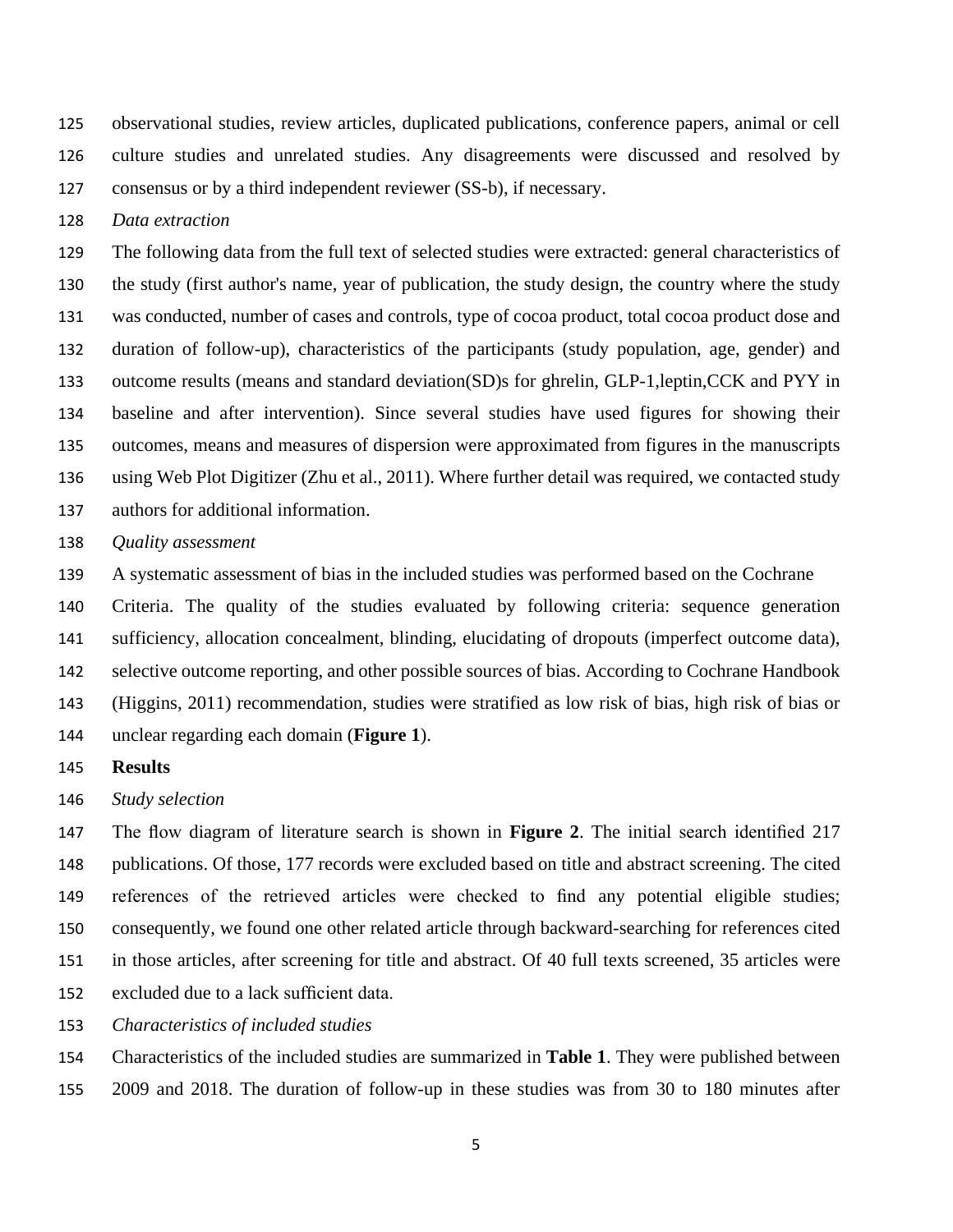chocolate-based product consumption. Four studies had a crossover design [\(Zhang et al., 2018,](#page-13-4) [Marsh et al., 2017,](#page-12-8) [Zijlstra et al., 2009,](#page-13-0) [Spetter et al., 2014\)](#page-13-3) and one was within-subject repeated- measure study [\(Rigamonti et al., 2015\)](#page-13-5). The participants of two studies consisted of both genders [\(Zijlstra et al., 2009,](#page-13-0) [Zhang et al., 2018\)](#page-13-4), one study was conducted on women only [\(Marsh et al.,](#page-12-8)  [2017\)](#page-12-8), and Rigamonti et al. and Spetter et al. was conducted on men only [\(Rigamonti et al., 2015,](#page-13-5) [Spetter et al., 2014\)](#page-13-3). The cases received dark/white/milk chocolate and chocolate with a milky creamy filling in doses of less or more than 100 g per session. The cocoa content of chocolate products ranged from 0 to 80%. Chocolate with a milky creamy filling and chocolate with a milky creamy filling and puffed cereal had 40% cocoa in = Zhang et.al [\(Zhang et al., 2018\)](#page-13-4). In Marsh et.al, dark chocolate, milk chocolate, and white chocolate contained 80%, 35% and 0% cocoa, respectively [\(Marsh et al., 2017\)](#page-12-8). Both arms of Zijlstra et,al study included milk chocolate with 1.5% cocoa [\(Zijlstra et al., 2009\)](#page-13-0), Spetter et al. used a commercially available full-fat chocolate milk [\(Spetter et al., 2014\)](#page-13-3), whilst another study used a milk chocolate tablet, but the cocoa content was not record [\(Rigamonti et al., 2015\)](#page-13-5). A large variation in energy content of test foods was observed.

#### *Ghrelin*

 All five studies reported ghrelin concentration within 2.5 to 180 min after consumption of chocolate products, and in most studies, changes were similar to control groups. Zhang et al. conducted a cross-over experimental study on 20 volunteers (10 men and 10 women) to evaluate the effects of chocolate based products consumption on ghrelin during 180 min and 21 days intervention. Participants were split into four groups: the purified water group [blank group]; the tested biscuit group (250 kcal [reference group]; the chocolate with milky creamy filling group (3.5 bars/day, 12.5 g per bar), or the chocolate with milky creamy filling and puffed cereal group (2 bars/day, 23.5 g per bar). Zhang et al found that the serum ghrelin levels were similar across the water group, tested biscuit group, chocolate with milky creamy filling group and chocolate with milky creamy filling and puffed cereal group. The percent change in ghrelin was not significant among the four test food groups at any time point [\(Zhang et al., 2018\)](#page-13-4). Zijstra et al. conducted a cross-over study on 32 subjects to examine the effects of a fixed amount of a chocolate flavored milk-based liquid or semi-solid product, similar in energy density and macronutrient composition, on some appetite-related hormones. The authors concluded that active ghrelin concentrations decreased after the intake of the chocolate product, however, there was no differences over time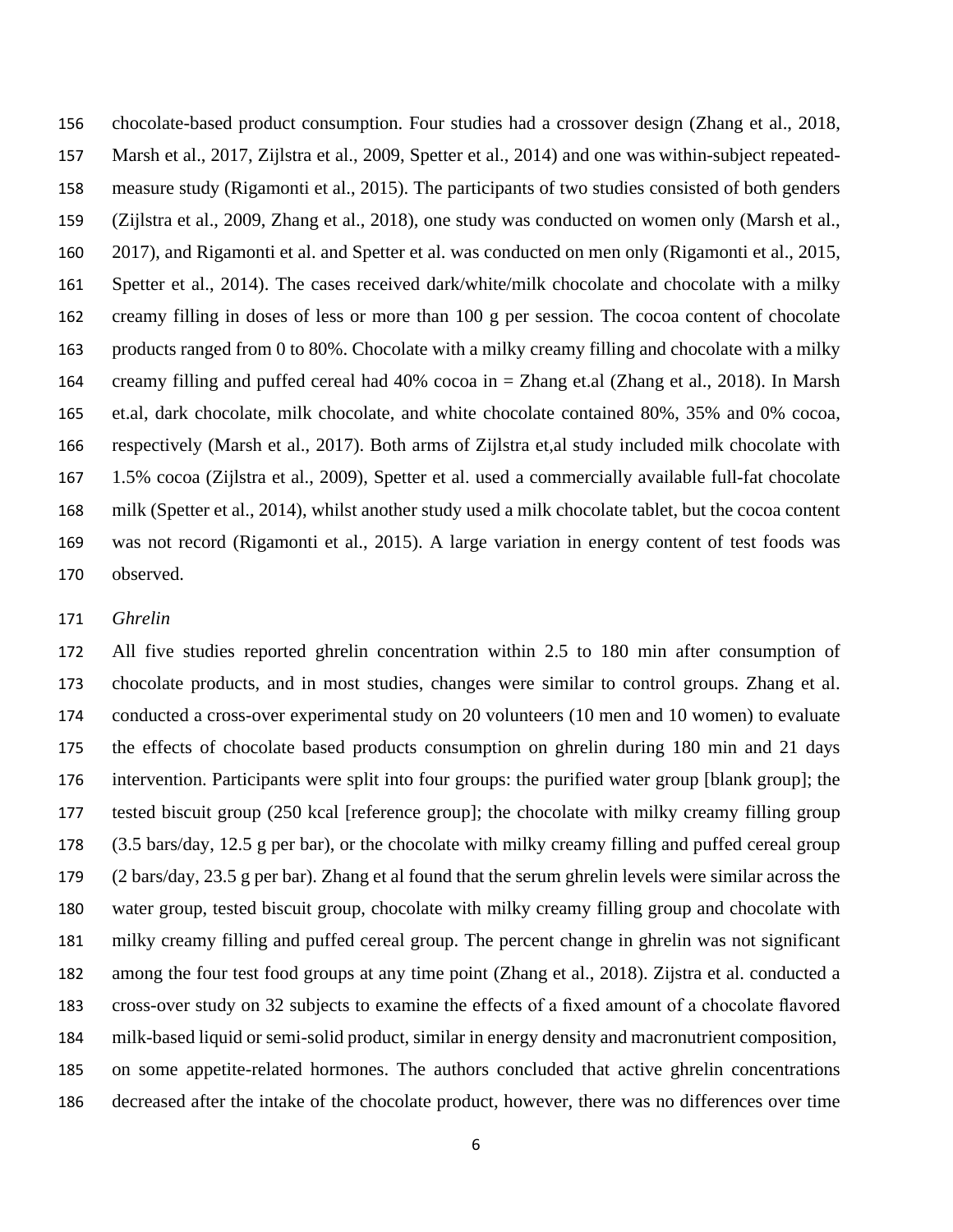points between the liquid and the semi-solid test product [\(Zijlstra et al.,](#page-13-0) 2009). Another study by Rigamonti et al., conducted on ten satiated severely obese subjects, examined the role of some gastrointestinal peptides following chocolate consumption. Indeed, circulating levels of ghrelin decreased significantly over time in both the milk-chocolate (palatable) and bread and butter group (non-palatable). However, area under the curve (AUC) analysis highlighted that circulating levels of ghrelin in the palatable group was more than the non-palatable group [\(Rigamonti et al., 2015\)](#page-13-5). Another study compared the acute effect of consuming an isocaloric dose of dark, milk and white chocolate on subsequent energy intake, appetite, and mood in fourteen healthy postmenopausal women. There was no significant difference in ghrelin values between dark, milk, and white chocolate groups at 30 or 90 minutes, respectively [\(Marsh et al., 2017\)](#page-12-8). Spetter et al., in a randomized, single-blinded, cross-over experiment, determined the contributions of gastric and oral stimulation to the appetite and hormone responses, and their effect on ad libitum intake. Fourteen healthy male subjects were randomized to 3 treatment sessions:1) naso-gastric infusion of 500 mL/0 kJ water, 2) naso-gastric infusion of 500 mL/1770 kJ chocolate milk, and 3) oral 201 administration of 500 mL/1770 kJ chocolate milk. Measurements at fixed time points, up to 30 min after infusion or oral administration, indicated that total ghrelin AUC was significantly higher for oral consumption compared to the gastric administration [\(Spetter et al., 2014\)](#page-13-3).

*GLP-1*

 Two studies included in this review reported the concentration of GLP-1 [\(Rigamonti et al., 2015,](#page-13-5) [Zijlstra et al., 2009\)](#page-13-0). No significant changes in GLP-1 concentration were observed in Rigamonti et al. following intake of chocolate or a non-palatable alternative at breakfast [\(Rigamonti et al.,](#page-13-5)  [2015\)](#page-13-5). Zijlstra et al. reported an increase in GLP-1 level after intake of liquid and semi-solid chocolate, however, there was no significant difference between liquid and semi-solid chocolate products [\(Zijlstra et al., 2009\)](#page-13-0).

*CCK*

 Two studies evaluated the effects of chocolate intake on CCK-8. Zijlstra et al. observed an increase in CCK, although, there was no significant difference between liquid and semi-solid products [\(Zijlstra et al.,](#page-13-0) 2009). Spetter et al. showed that time and type of feeding may be an important issue 215 in determining of CCK-8 concentration, where CCK-8 level was significantly higher at 2.5 and 5 min after the gastric exposure of chocolate, as compared to the oral exposure to chocolate; whilst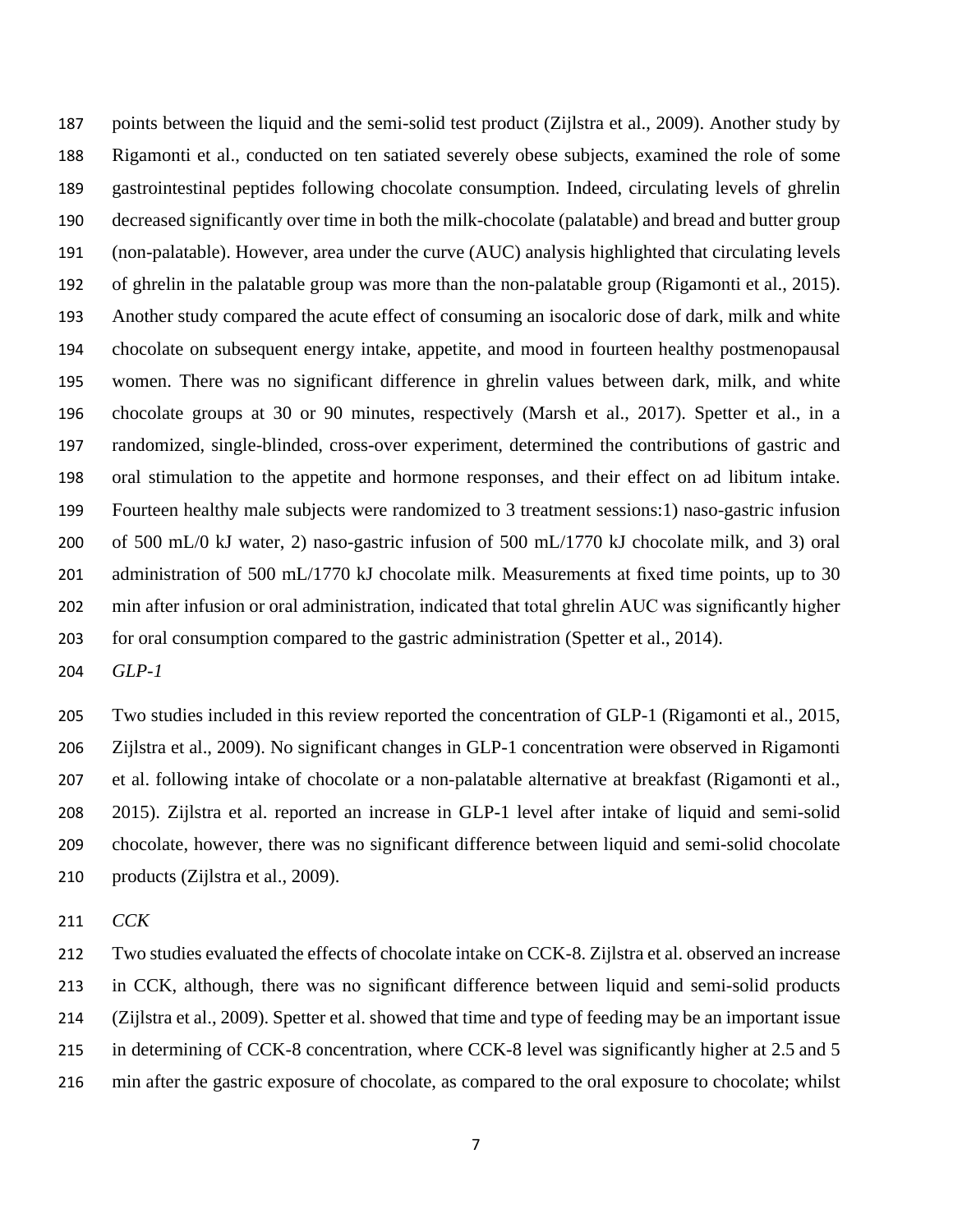10 minutes after exposure, CCK-8 value was significantly higher in the gastric feeding, as compared than the oral feeding[\(Spetter et al., 2014\)](#page-13-3).

*PYY*

 Only one study reported changes of PYY after the intake of chocolate. Rigamonti et al. showed that circulating levels of PYY changed significantly over time, but not between exposure sessions. Indeed, they found that administration of both breakfast-time chocolate or bread and butter elicited a significant increase in circulating concentration of PYY at 130 min, 160 min, and 190 min, respectively.

*Leptin*

 Marsh et al. evaluated the acute effect of consuming an isocaloric dose of dark, milk, and white chocolate on subsequent energy intake, appetite, and mood in postmenopausal women, and observed no differences in leptin level before or after chocolate consumption [\(Marsh et al., 2017\)](#page-12-8). 

*PP* 

 Marsh et al. showed that dark and milk chocolate elicited a greater elevation in PP concentration as compared to white chocolate [\(Marsh et al., 2017\)](#page-12-8).

#### **Discussion**

 To the best of our knowledge, this is the first systematic review to have examined the role of chocolate-based products on appetite-related hormones. Previous studies have shown that several hormones are associated with appetite; for example, an elevations in ghrelin concentration acts as a signal to commence eating behavior [\(Callahan et al., 2004\)](#page-11-3). However some other hormones, such as CCK, leptin, GLP-1, PYY, insulin, and PP have been associated with appetite suppression [\(Wren and Bloom, 2007\)](#page-13-9).

 As commercially-available chocolates are high in calories, simple sugar, and fat [\(Greenberg et al.,](#page-12-9)  [2016\)](#page-12-9), they may contribute to excess energy intake, which may lead to weight gain in the long- term [\(Dehghan et al., 2017\)](#page-11-4); indeed, Greenberg et al. highlighted that frequent chocolate consumption is associated with greater weight gain over the long term [\(Greenberg and Buijsse,](#page-12-15)  [2013\)](#page-12-15). A recent dose response meta-analysis concluded that cocoa/dark chocolate supplementation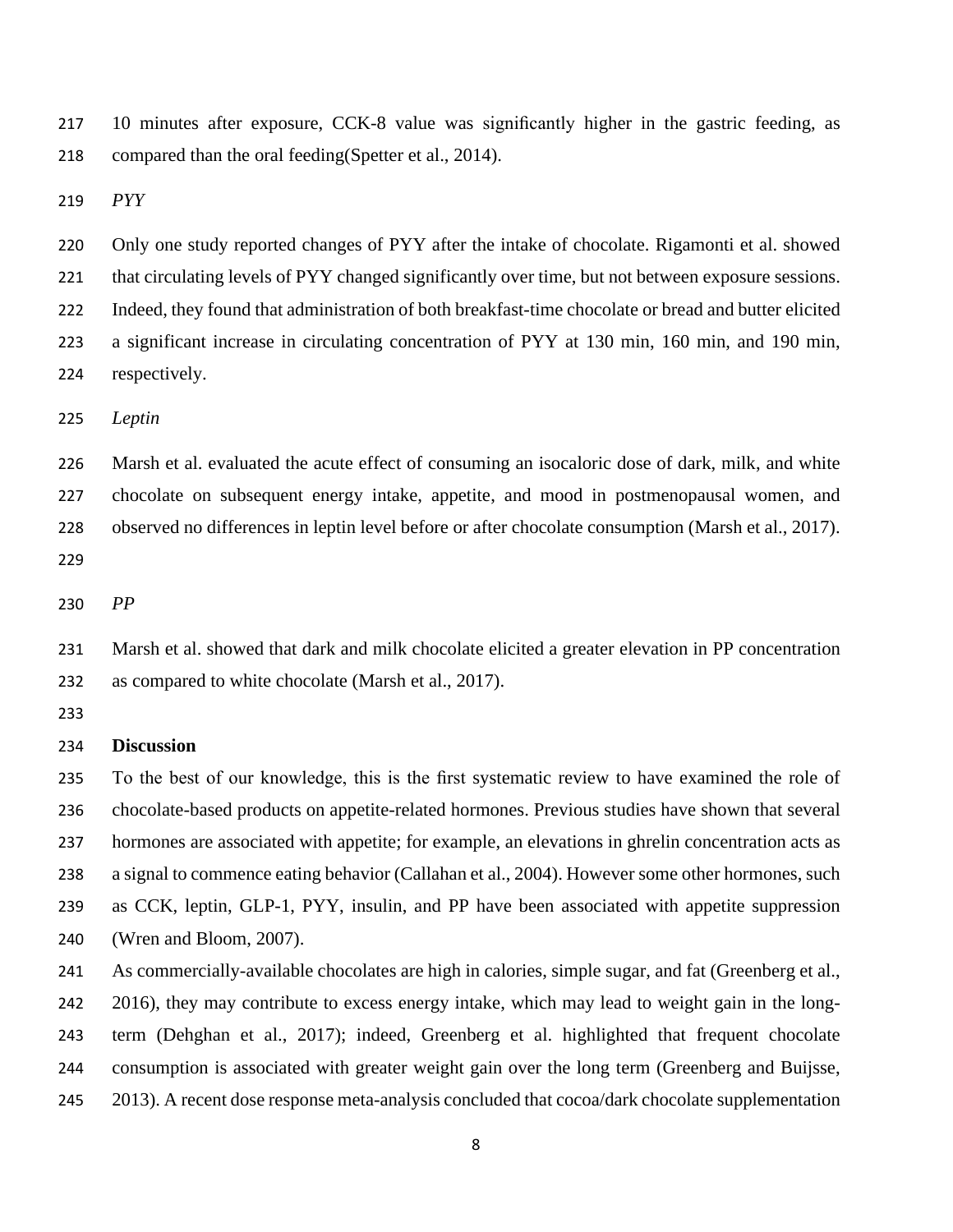does not affect body weight, BMI and WC in comparison with control group [\(Kord-Varkaneh et](#page-12-7)  247 [al., 2018\)](#page-12-7). However, the authors did report that  $\geq 30g/d$  chocolate supplementation, for between four to eight weeks, resulted in weight and BMI reductions [\(Kord-Varkaneh et al., 2018\)](#page-12-7).

 There is some evidence to support the hypothesis that ghrelin has a role in long term weight gain regulation [\(Cummings, 2006\)](#page-11-5). Indeed, it has been asserted that ghrelin, leptin, and GLP-1 are not responsible for differences in the satiating effect of test foods, where no difference in circulating concentrations of these peptides has been reported between experimental conditions [\(Marsh et al.,](#page-12-8)  [2017,](#page-12-8) [Spetter et al., 2014,](#page-13-3) [Zhang et al., 2018,](#page-13-4) [Rigamonti et al., 2015\)](#page-13-5). Differences in viscosity has been reported to confer a significant effect on desacyl ghrelin [\(Zijlstra et al., 2009\)](#page-13-0), whilst gastric infusion of chocolate milk decreased total ghrelin concentrations to a greater extent as compared to normal ingestion, although no differences in active ghrelin response were reported between conditions in Spetter et al [\(Spetter et al., 2014\)](#page-13-3). In the present study, CCK changes were different between the varying conditions of included studies. In Spetter et al, a greater elevation in CCK-8 level over 30 min after gastric infusion of chocolate milk was observed in comparison with oral ingestion [\(Spetter et al., 2014\)](#page-13-3). Further, Spetter et al suggested that higher gastric emptying rate after gastric infusion of chocolate milk compared with oral ingestion can elicit a greater elevation in CCK-8 [\(Spetter et al., 2014\)](#page-13-3). PP was reportedly increased in a dose-response manner with the polyphenol content of the chocolate in one study [\(Marsh et al., 2017\)](#page-12-8). Indeed, there is some evidence to suggest that polyphenols can influence some hormones in response to food intake [\(Panickar, 2013\)](#page-12-16). In the present review, just one study assessed PYY, and although PYY level was increased following the consumption of both milk chocolate and bread and butter, respectively, there was no significant difference between two groups [\(Rigamonti et al., 2015\)](#page-13-5). It is conceivable that the gastric emptying rate of liquid chocolate products could be faster compared to semi-solid products. Indeed, studies have shown that increasing the viscosity of food decreases the gastric emptying rate [\(Zhu et al., 2013,](#page-13-10) [Moxon et al., 2017\)](#page-12-17); given the slower gastric emptying rates of the more viscous product, it is possible that it took more time before nutrients of the semi-solid product reached the duodenum and the rest of the small intestine. Since ghrelin is produced primarily by the stomach and proximal small intestine [\(Cummings and Overduin, 2007\)](#page-11-6), this could explain why the levels for desacyl ghrelin are higher after intake of semi-solid products. This is also in agreement with the study of Blom et al, where it was demonstrated that postprandial ghrelin responses are inversely associated with gastric emptying rate[\(Blom et al., 2006\)](#page-11-7). However, it is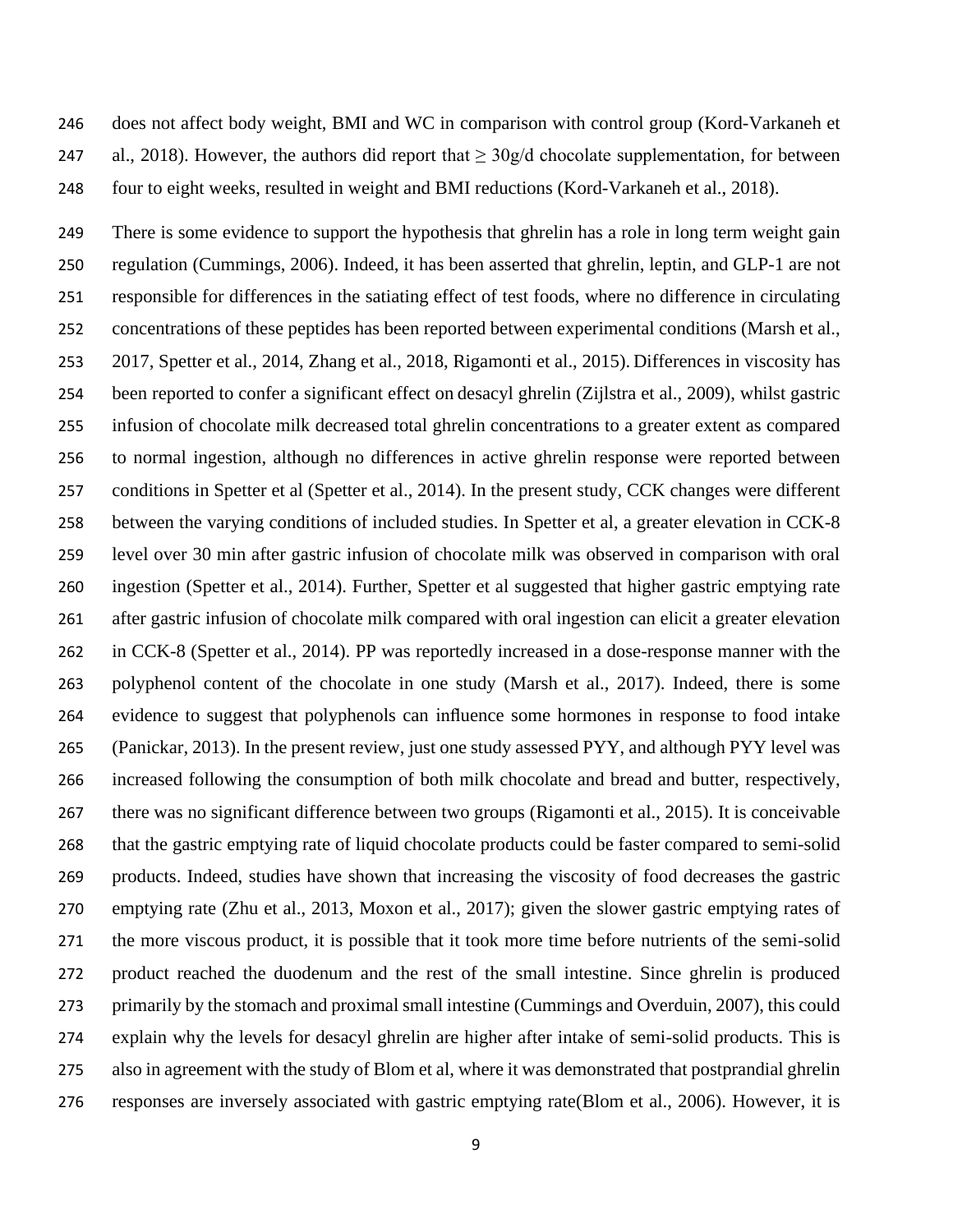not known if the gastric emptying rate was indeed different between the products. Furthermore, it is unclear, yet, if the hormone responses to chocolate-based products are influenced by energy content, ingredients of tested foods, the viscosity of foods, cocoa content, or the foods texture, and thus represent viable avenues for further research.

#### **Limitations**

 This study has some limitations. Our search was limited to those articles published in English only, and thus, we may have inadvertently missed some potentially relevant studies. Another limitation is the variation in the composition and amount of chocolate-based products, duration, viscosity, type of nourishment, time of consumption of last meal, age, and BMI of participants. The authors recommend that the texture of chocolate-based products be assessed in future studies to discern

whether it has an influence on hormonal responses.

#### **Conclusion**

 Published studies of the effect of chocolate products on appetite-related hormones have substantial variation in methods and type. Some hormones were only assessed in singular studies, whilst little or no differences in appetite-related hormones were reported in many studies. Thus, to aid decision-making, well-controlled RCTs, with longer intervention periods, are needed to elucidate the effect of chocolate-based products on appetite-related hormones.

#### **Funding sources**

The research did not receive any specific grant from funding agencies in the public, commercial,

or not-for-profit sectors.

## **Conflict of interest**

The authors declare no potential conflict of interest.

#### **Acknowledgment**

ZS designed this study. KD and SS-b supervised the study. ZS conducted the literature searches,

data extraction and independent search and reviewing. ZS prepared a first draft of the manuscript,

- and SS-b and KD finalized it.
- 
- 
- 
- 
-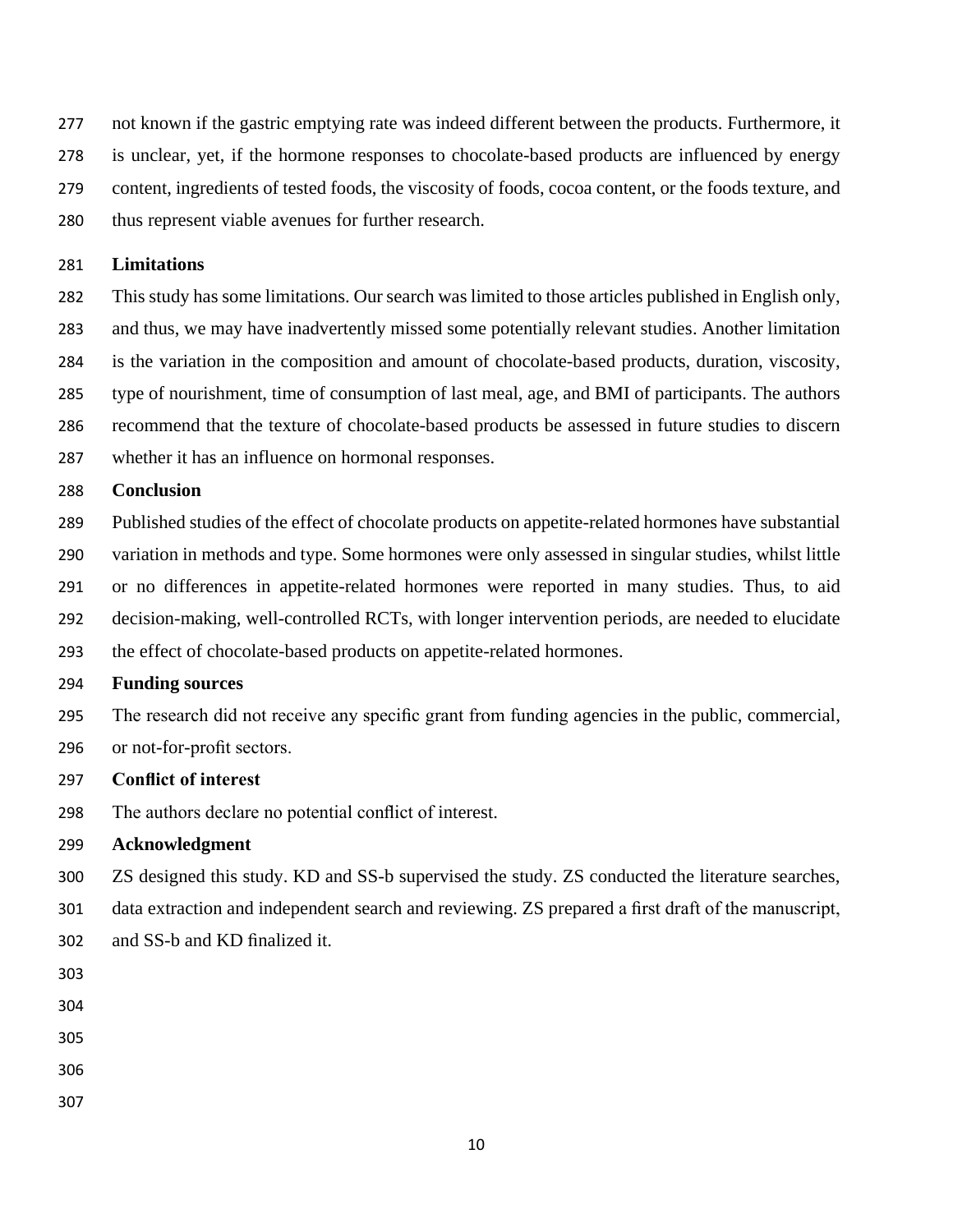- 
- 
- 
- 
- 
- 
- 
- 
- 
- 
- 
- 
- 
- 

# **References**

- <span id="page-11-0"></span> AGRICULTURE, U. S. D. O. 2010. USDA National nutrient database for standard reference, release 28. Agricultural Research Service.
- <span id="page-11-2"></span> APPLETON, K. M., MCKEOWN, P. P. & WOODSIDE, J. V. 2015. Energy compensation in the real world: good compensation for small portions of chocolate and biscuits over short time periods in complicit consumers using commercially available foods. *Appetite,* 85**,** 104-110.
- <span id="page-11-7"></span> BLOM, W. A., LLUCH, A., VINOY, S., STAFLEU, A., VAN DEN BERG, R., HOLST, J. J., KOK, F. J. & HENDRIKS, H. F. 2006. Effects of gastric emptying on the postprandial ghrelin response. *American Journal of Physiology-Endocrinology and Metabolism,* 290**,** E389-E395.
- <span id="page-11-3"></span> CALLAHAN, H. S., CUMMINGS, D. E., PEPE, M. S., BREEN, P. A., MATTHYS, C. C. & WEIGLE, D. S. 2004. Postprandial suppression of plasma ghrelin level is proportional to ingested caloric load but does not predict intermeal interval in humans. *The Journal of Clinical Endocrinology & Metabolism,* 89**,** 1319-1324.
- <span id="page-11-1"></span> CHAPELOT, D. & PAYEN, F. 2010. Comparison of the effects of a liquid yogurt and chocolate bars on satiety: a multidimensional approach. *British journal of nutrition,* 103**,** 760-767.
- <span id="page-11-5"></span> CUMMINGS, D. E. 2006. Ghrelin and the short-and long-term regulation of appetite and body weight. *Physiology & behavior,* 89**,** 71-84.
- <span id="page-11-6"></span> CUMMINGS, D. E. & OVERDUIN, J. 2007. Gastrointestinal regulation of food intake. *The Journal of clinical investigation,* 117**,** 13-23.
- <span id="page-11-4"></span> DEHGHAN, M., MENTE, A., ZHANG, X., SWAMINATHAN, S., LI, W., MOHAN, V., IQBAL, R., KUMAR, R., WENTZEL-VILJOEN, E. & ROSENGREN, A. 2017. Associations of fats and carbohydrate intake with cardiovascular disease and mortality in 18 countries from five continents (PURE): a prospective cohort study. *The Lancet,* 390**,** 2050-2062.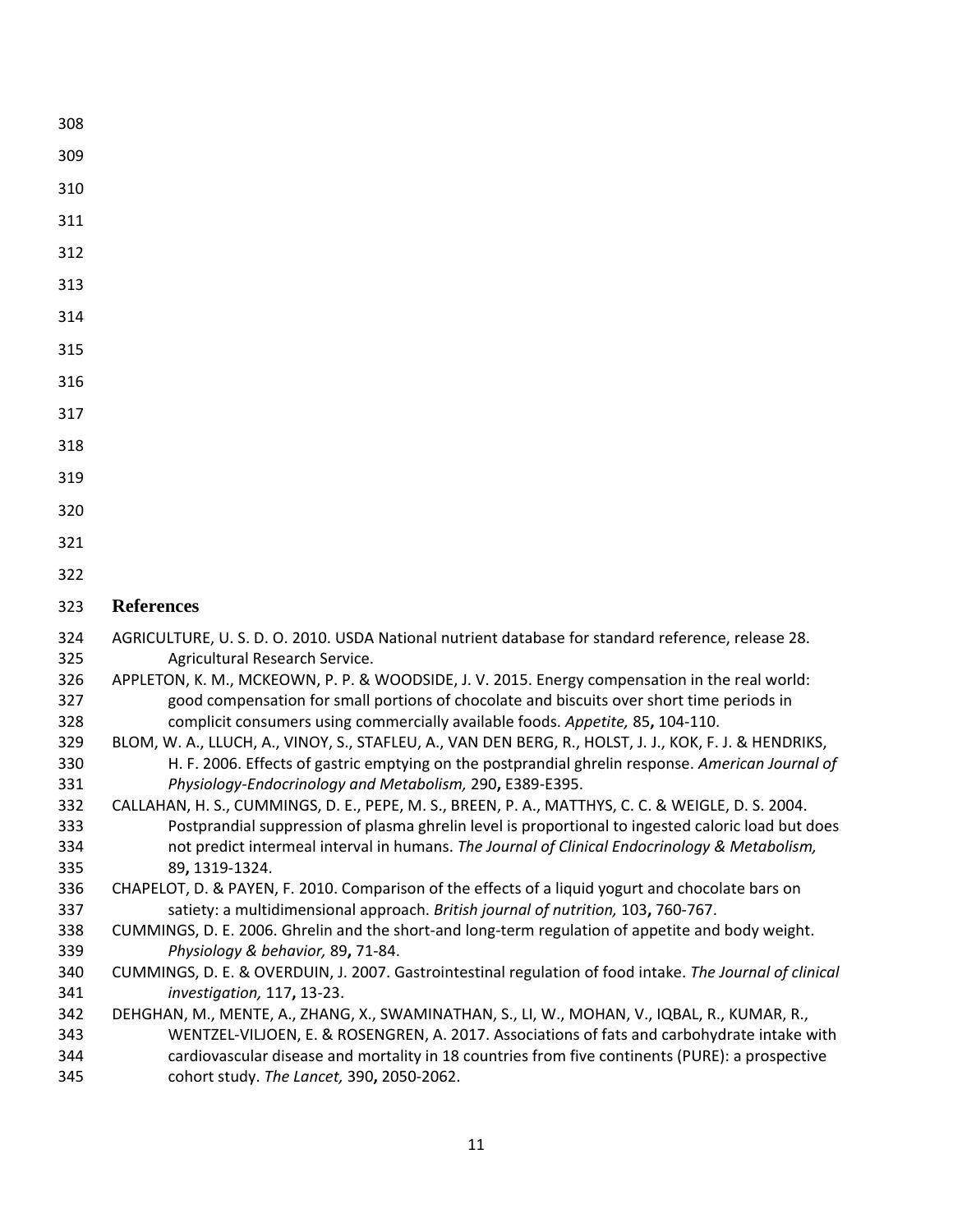- <span id="page-12-15"></span> GREENBERG, J. A. & BUIJSSE, B. 2013. Habitual chocolate consumption may increase body weight in a dose-response manner. *PLoS One,* 8**,** e70271.
- <span id="page-12-9"></span> GREENBERG, J. A., O'DONNELL, R., SHURPIN, M. & KORDUNOVA, D. 2016. Epicatechin, procyanidins, cocoa, and appetite: a randomized controlled trial. *The American journal of clinical nutrition,* 104**,** 613-619.
- <span id="page-12-10"></span> HARPER, A., JAMES, A., FLINT, A. & ASTRUP, A. 2007. Increased satiety after intake of a chocolate milk drink compared with a carbonated beverage, but no difference in subsequent ad libitum lunch intake. *British Journal of Nutrition,* 97**,** 579-583.
- <span id="page-12-14"></span> HIGGINS, J. 2011. Cochrane handbook for systematic reviews of interventions. Version 5.1. 0 [updated March 2011]. The Cochrane Collaboration. *www. cochrane-handbook. org*.
- <span id="page-12-6"></span> HOOPER, L., KAY, C., ABDELHAMID, A., KROON, P. A., COHN, J. S., RIMM, E. B. & CASSIDY, A. 2012. Effects of chocolate, cocoa, and flavan-3-ols on cardiovascular health: a systematic review and meta-analysis of randomized trials. *The American journal of clinical nutrition,* 95**,** 740-751.
- <span id="page-12-3"></span> KARRA, E. & BATTERHAM, R. L. 2010. The role of gut hormones in the regulation of body weight and energy homeostasis. *Molecular and cellular endocrinology,* 316**,** 120-128.
- <span id="page-12-7"></span> KORD-VARKANEH, H., GHAEDI, E., NAZARY-VANANI, A., MOHAMMADI, H. & SHAB-BIDAR, S. 2018. Does cocoa/dark chocolate supplementation have favorable effect on body weight, body mass index and waist circumference? A systematic review, meta-analysis and dose-response of randomized clinical trials. *Critical reviews in food science and nutrition*.
- <span id="page-12-1"></span> LARSSON, S. C., DRCA, N., JENSEN-URSTAD, M. & WOLK, A. 2018. Chocolate consumption and risk of atrial fibrillation: Two cohort studies and a meta-analysis. *American heart journal,* 195**,** 86-90.
- <span id="page-12-8"></span> MARSH, C. E., GREEN, D. J., NAYLOR, L. H. & GUELFI, K. J. 2017. Consumption of dark chocolate attenuates subsequent food intake compared with milk and white chocolate in postmenopausal women. *Appetite,* 116**,** 544-551.
- <span id="page-12-5"></span> MILLER, K. B., HURST, W. J., FLANNIGAN, N., OU, B., LEE, C., SMITH, N. & STUART, D. A. 2009. Survey of commercially available chocolate-and cocoa-containing products in the United States. 2. Comparison of flavan-3-ol content with nonfat cocoa solids, total polyphenols, and percent cacao. *Journal of agricultural and food chemistry,* 57**,** 9169-9180.
- <span id="page-12-17"></span> MOXON, T. E., NIMMEGEERS, P., TELEN, D., FRYER, P. J., VAN IMPE, J. & BAKALIS, S. 2017. Effect of chyme viscosity and nutrient feedback mechanism on gastric emptying. *Chemical engineering science,* 171**,** 318-330.
- <span id="page-12-0"></span>ORGANIZATION, W. H. 2014. http://www. who. int/mediacentre/factsheets/fs340/en. Accessed.
- <span id="page-12-11"></span> ORTINAU, L. C., HOERTEL, H. A., DOUGLAS, S. M. & LEIDY, H. J. 2014. Effects of high-protein vs. high-fat snacks on appetite control, satiety, and eating initiation in healthy women. *Nutrition journal,* 13**,** 97.
- <span id="page-12-4"></span> PANAHI, S., LUHOVYY, B. L., LIU, T. T., AKHAVAN, T., EL KHOURY, D., GOFF, H. D. & ANDERSON, G. H. 2013. Energy and macronutrient content of familiar beverages interact with pre-meal intervals to determine later food intake, appetite and glycemic response in young adults. *Appetite,* 60**,** 154-161.
- <span id="page-12-16"></span> PANICKAR, K. S. 2013. Effects of dietary polyphenols on neuroregulatory factors and pathways that mediate food intake and energy regulation in obesity. *Molecular nutrition & food research,* 57**,** 34-47.
- <span id="page-12-2"></span>PI-SUNYER, F. X. 1993. Medical hazards of obesity. *Annals of internal medicine,* 119**,** 655-660.
- <span id="page-12-12"></span> PICOT, J., HARTWELL, D., HARRIS, P., MENDES, D., CLEGG, A. & TAKEDA, A. 2012. The preferred reporting items for systematic reviews and meta-analyses checklist.
- <span id="page-12-13"></span> RICHARDSON, W. S., WILSON, M. C., NISHIKAWA, J. & HAYWARD, R. S. 1995. The well-built clinical question: a key to evidence-based decisions. *ACP journal club,* 123**,** A12-A12.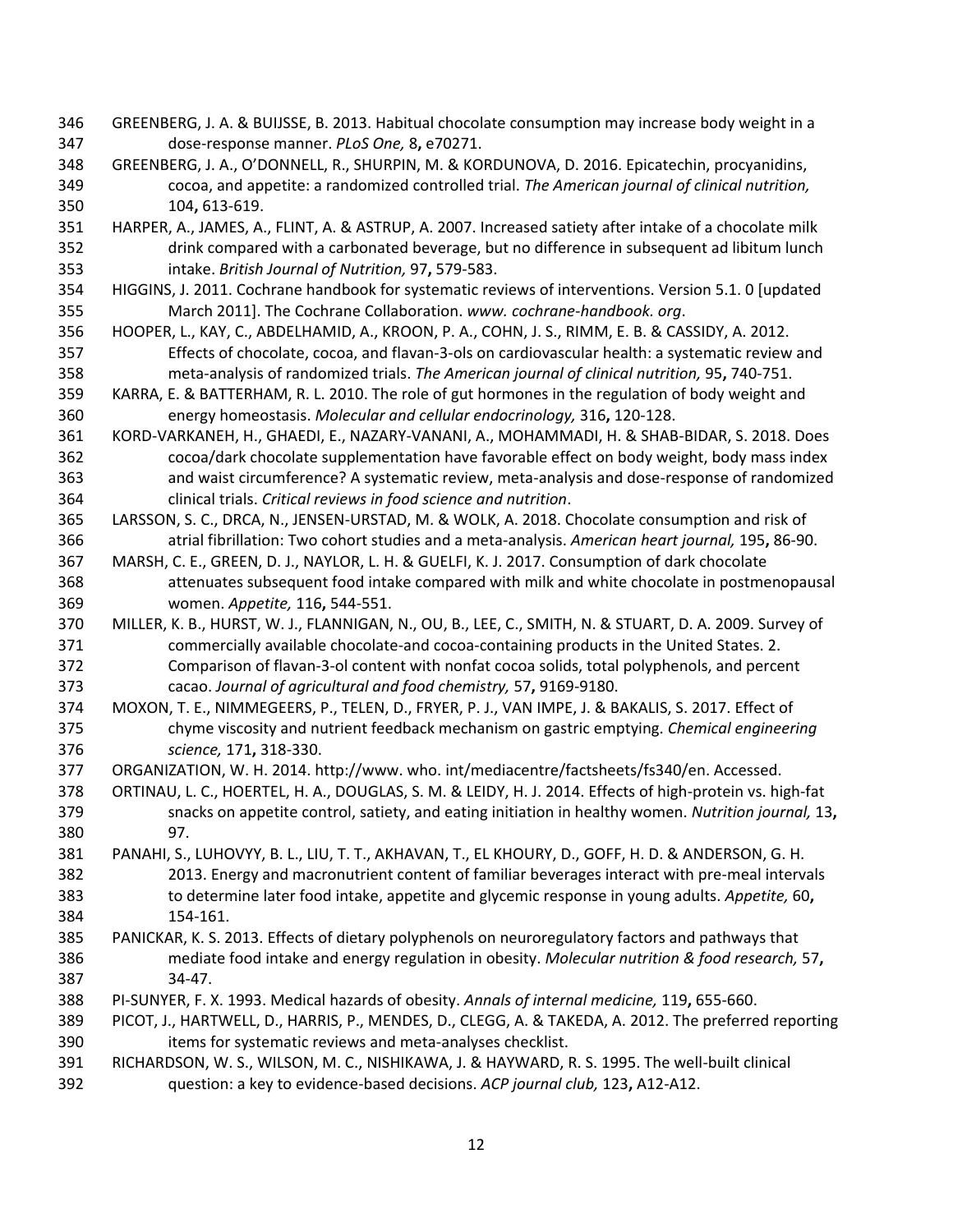- <span id="page-13-5"></span> RIGAMONTI, A. E., PISCITELLI, F., AVETA, T., AGOSTI, F., DE COL, A., BINI, S., CELLA, S. G., DI MARZO, V. & SARTORIO, A. 2015. Anticipatory and consummatory effects of (hedonic) chocolate intake are associated with increased circulating levels of the orexigenic peptide ghrelin and endocannabinoids in obese adults. *Food & nutrition research,* 59**,** 29678.
- <span id="page-13-6"></span> SMEETS, P. A., DE GRAAF, C., STAFLEU, A., VAN OSCH, M. J., NIEVELSTEIN, R. A. & VAN DER GROND, J. 2006. Effect of satiety on brain activation during chocolate tasting in men and women. *The American journal of clinical nutrition,* 83**,** 1297-1305.
- <span id="page-13-7"></span> SØRENSEN, L. B. & ASTRUP, A. 2011. Eating dark and milk chocolate: a randomized crossover study of effects on appetite and energy intake. *Nutrition & diabetes,* 1**,** e21.
- <span id="page-13-3"></span> SPETTER, M. S., MARS, M., VIERGEVER, M. A., DE GRAAF, C. & SMEETS, P. A. 2014. Taste matters–effects of bypassing oral stimulation on hormone and appetite responses. *Physiology & behavior,* 137**,** 9-17.
- <span id="page-13-9"></span>WREN, A. & BLOOM, S. 2007. Gut hormones and appetite control. *Gastroenterology,* 132**,** 2116-2130.
- <span id="page-13-2"></span> WU, X., BEECHER, G. R., HOLDEN, J. M., HAYTOWITZ, D. B., GEBHARDT, S. E. & PRIOR, R. L. 2004. Lipophilic and hydrophilic antioxidant capacities of common foods in the United States. *Journal of agricultural and food chemistry,* 52**,** 4026-4037.
- <span id="page-13-1"></span> WYNNE, K., STANLEY, S., MCGOWAN, B. & BLOOM, S. 2005. Appetite control. *Journal of Endocrinology,* 184**,** 291-318.
- <span id="page-13-4"></span> ZHANG, C.-X., LONG, W.-Q., YE, Y.-B., LU, M.-S., ZHANG, N.-Q., XU, M., HUANG, J. & SU, Y.-X. 2018. Effects of chocolate-based products intake on blood glucose, insulin and ghrelin levels and on satiety in young people: a cross-over experimental study. *International journal of food sciences and nutrition,* 69**,** 882-891.
- <span id="page-13-10"></span> ZHU, Y., HSU, W. H. & HOLLIS, J. H. 2013. The impact of food viscosity on eating rate, subjective appetite, glycemic response and gastric emptying rate. *PLoS One,* 8.
- <span id="page-13-8"></span> ZHU, Y., XIA, M., YANG, Y., LIU, F., LI, Z., HAO, Y., MI, M., JIN, T. & LING, W. 2011. Purified anthocyanin supplementation improves endothelial function via NO-cGMP activation in hypercholesterolemic individuals. *Clinical chemistry,* 57**,** 1524-1533.
- <span id="page-13-0"></span> ZIJLSTRA, N., MARS, M., DE WIJK, R. A., WESTERTERP-PLANTENGA, M. S., HOLST, J. J. & DE GRAAF, C. 2009. Effect of viscosity on appetite and gastro-intestinal hormones. *Physiology & Behavior,* 97**,** 68-75.

- 
-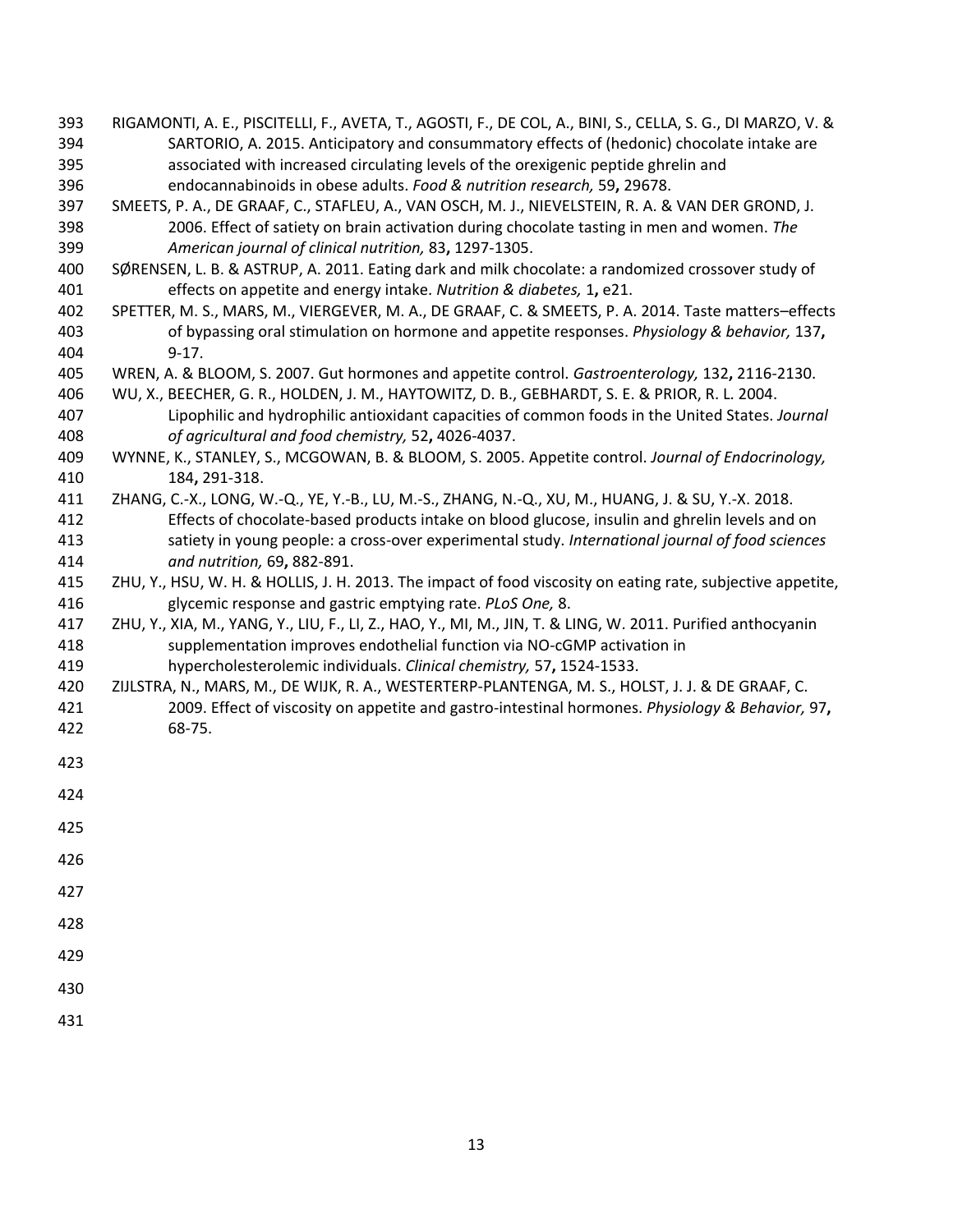

**Figure 2.** Flow diagram of article screening

Screening

Eligibility

Included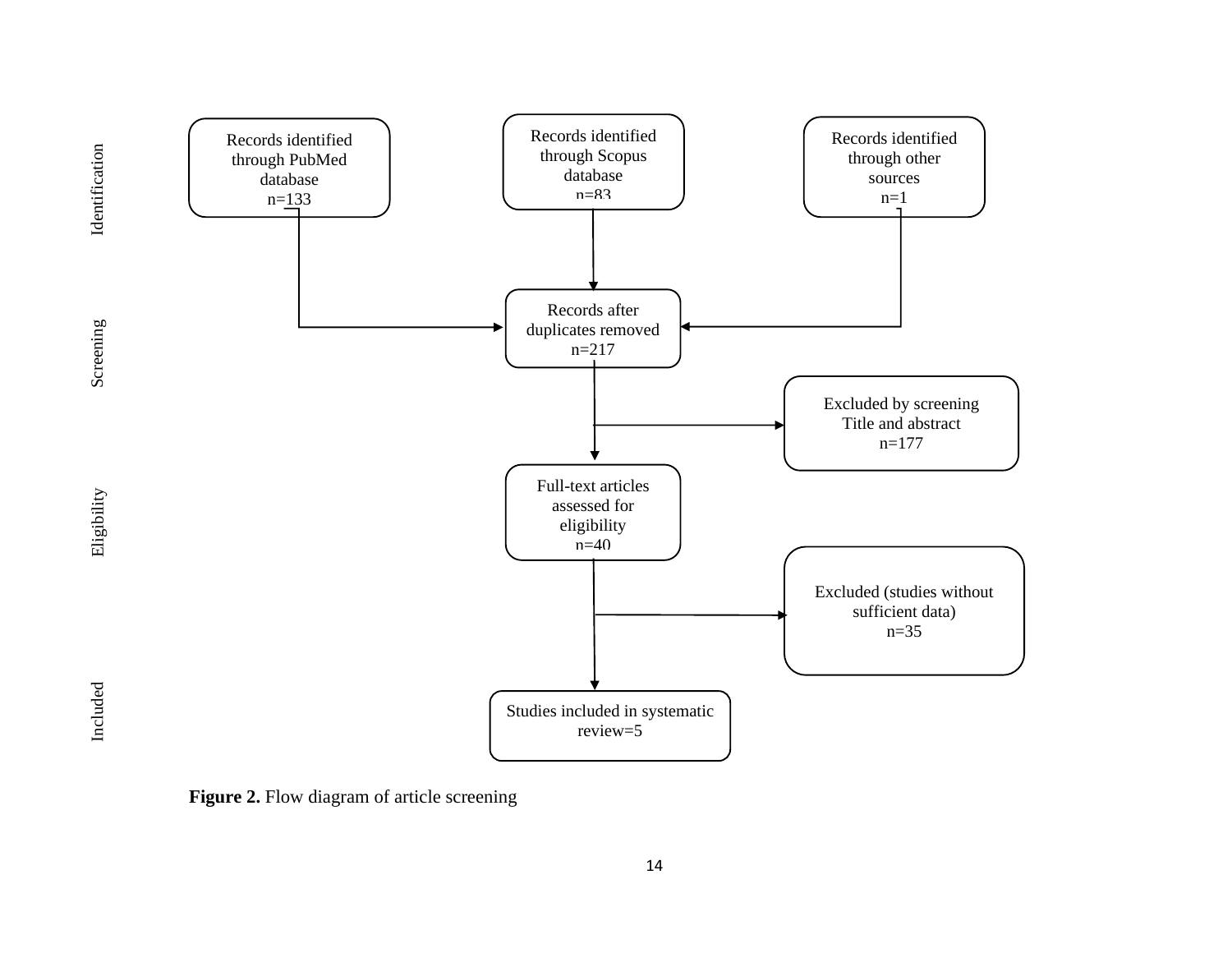## **Table1**. Characteristics of included studies

| Author, year        | Countr<br>${\bf y}$ | <b>Design</b> | $\mathbf N$ | <b>Sex</b> | Age<br>(year) | <b>BMI</b> | <b>Study</b><br>arms | <b>Dose</b><br>$(g \text{ or }$<br>ml) | % of<br>cocoa)              | <b>Energ</b><br>y<br>(Kcal) | $P^4, C^5, F^6, S^7$<br>(g) | Duration(mi<br>$\mathbf{n}$ ) | <b>Results</b>                                                     | Outcome           |
|---------------------|---------------------|---------------|-------------|------------|---------------|------------|----------------------|----------------------------------------|-----------------------------|-----------------------------|-----------------------------|-------------------------------|--------------------------------------------------------------------|-------------------|
| <b>Zhang</b> , 2018 | China               | Cross-        | 20          | both       | 24.5          | $21\,$     | Purified             | 43.75                                  | $\mathcal{L}^{\mathcal{A}}$ | $\boldsymbol{0}$            | $\mathbf{r}$                | $60,120,180$ <sup>1</sup>     | difference in<br>No<br>ghrelin                                     | Ghrelin           |
|                     |                     | over          |             |            |               |            | water                |                                        |                             |                             |                             |                               | concentrations among the four                                      |                   |
|                     |                     |               |             |            |               |            | Tested               | 47.8                                   | $\overline{0}$              | 250                         | 3.9, 13.2, 28.              |                               | test food groups at any time                                       |                   |
|                     |                     |               |             |            |               |            | biscuit              |                                        |                             |                             | 9,8.2                       |                               | point.                                                             |                   |
|                     |                     |               |             |            |               |            | Chocol               | 43.75                                  | 40                          | 247                         | 3.8, 15.2, 23.              |                               |                                                                    |                   |
|                     |                     |               |             |            |               |            | ate with             |                                        |                             |                             | 4,21.3                      |                               |                                                                    |                   |
|                     |                     |               |             |            |               |            | milky                |                                        |                             |                             |                             |                               |                                                                    |                   |
|                     |                     |               |             |            |               |            | creamy               |                                        |                             |                             |                             |                               |                                                                    |                   |
|                     |                     |               |             |            |               |            | filling              |                                        |                             |                             |                             |                               |                                                                    |                   |
|                     |                     |               |             |            |               |            | Chocol               | 47                                     | 40                          | 262                         | 4, 15.7, 25.8,              |                               |                                                                    |                   |
|                     |                     |               |             |            |               |            | ate with             |                                        |                             |                             | 25                          |                               |                                                                    |                   |
|                     |                     |               |             |            |               |            | milky                |                                        |                             |                             |                             |                               |                                                                    |                   |
|                     |                     |               |             |            |               |            | creamy               |                                        |                             |                             |                             |                               |                                                                    |                   |
|                     |                     |               |             |            |               |            | filling              |                                        |                             |                             |                             |                               |                                                                    |                   |
|                     |                     |               |             |            |               |            | +puffed              |                                        |                             |                             |                             |                               |                                                                    |                   |
|                     |                     |               |             |            |               |            | cereal               | 84                                     |                             |                             |                             |                               |                                                                    |                   |
| <b>Marsh, 2017</b>  | Australi            | Cross-        | 14          | fem        | 57.6          | 24.3       | Dark                 |                                        | 80                          | 499.76                      | 6.5, 30.3,                  | 30,90                         | No difference in the response of<br>ghrelin or leptin to chocolate | Leptin<br>Ghrelin |
|                     | a                   | over          |             | ale        |               |            | chocola<br>te        |                                        |                             | $\cdot$                     | 30.4, 16.2                  |                               | consumption<br>between                                             |                   |
|                     |                     |               |             |            |               |            | Milk                 | 87                                     | 35                          | 480.40                      | 6.1, 37.0,                  |                               | conditions ( $P > 0.05$ ).<br>Higher elevation in PP in            | pp                |
|                     |                     |               |             |            |               |            | chocola              |                                        |                             |                             | 29.5, 31.0                  |                               | response to dark and also milk<br>chocolate compared with white    |                   |
|                     |                     |               |             |            |               |            | te                   |                                        |                             | ,                           |                             |                               | chocolate.                                                         |                   |
|                     |                     |               |             |            |               |            |                      |                                        |                             |                             |                             |                               |                                                                    |                   |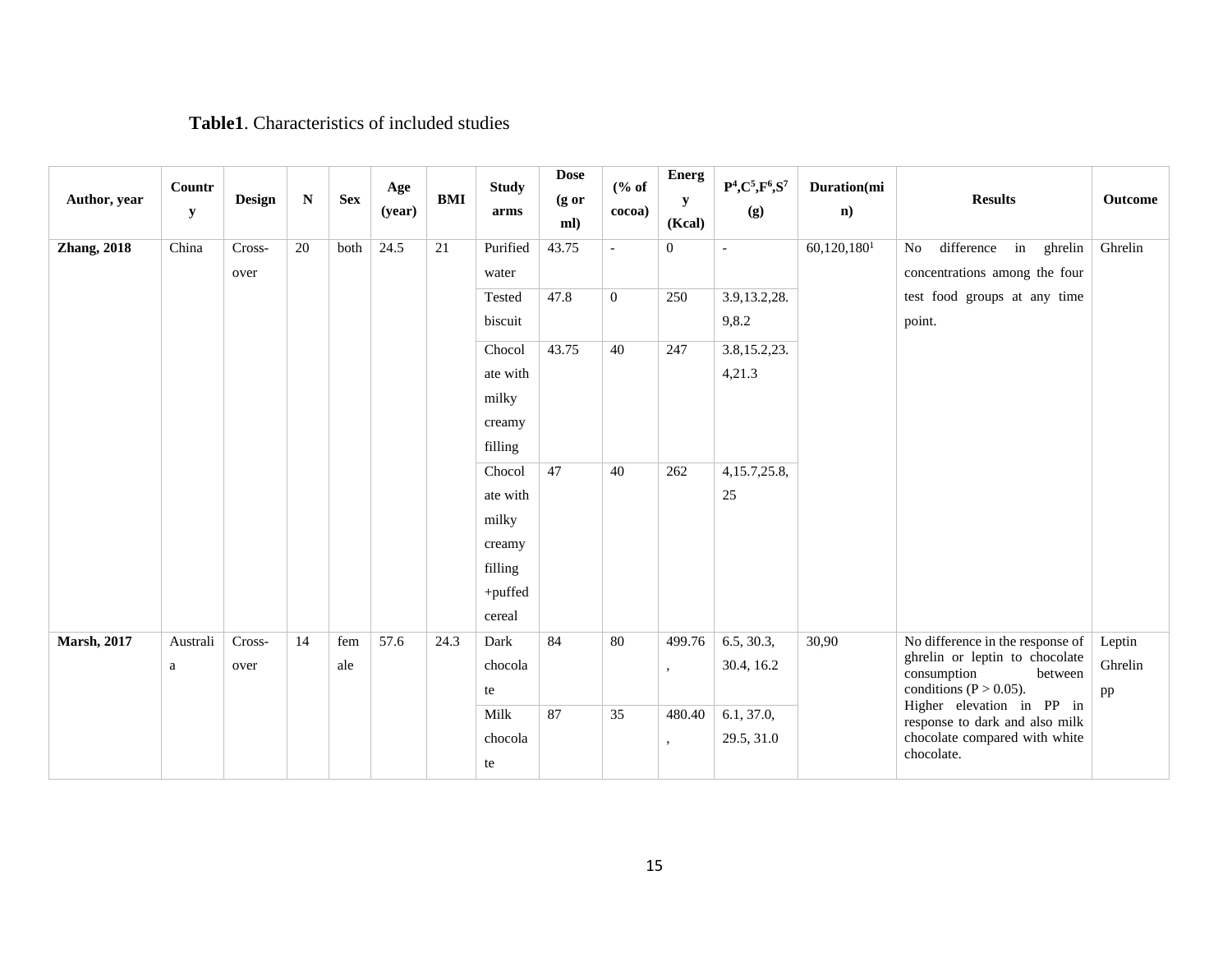|                |         |         |    |      |      |      | White        | 85             | $\mathbf{0}$   | 501.67 | 4.1,37.5,28. |              |                                   |            |
|----------------|---------|---------|----|------|------|------|--------------|----------------|----------------|--------|--------------|--------------|-----------------------------------|------------|
|                |         |         |    |      |      |      | chocola      |                |                |        | 9,36.1       |              |                                   |            |
|                |         |         |    |      |      |      | te           |                |                |        |              |              |                                   |            |
| Rigamonti,     | Italy   | Quasi   | 10 | mal  | 33.9 | 42.6 | Milk         | 200            | $\overline{a}$ | 1000   | 19.7,160,34  | 30,60,90,120 | Elevation in ghrelin was higher   | Ghrelin    |
| 2015           |         | experim |    | e    |      |      | chocola      |                |                |        | $, -$        |              | after the ingestion of chocolate  | $GLP-1$    |
|                |         | ental   |    |      |      |      | te           |                |                |        |              |              | in comparison with bread and      | <b>PYY</b> |
|                |         |         |    |      |      |      | <b>Bread</b> | $\overline{a}$ | $\overline{0}$ | 1000   | Same with    |              | butter GLP-1 didn't changed       |            |
|                |         |         |    |      |      |      | and          |                |                |        | control      |              | significantly.                    |            |
|                |         |         |    |      |      |      | butter       |                |                |        |              |              | PYY changed significantly over    |            |
|                |         |         |    |      |      |      |              |                |                |        |              |              | the sampling times, but not       |            |
|                |         |         |    |      |      |      |              |                |                |        |              |              | between the two experimental      |            |
|                |         |         |    |      |      |      |              |                |                |        |              |              | sessions of eating.               |            |
| Zijlstra, 2009 | Netherl | Cross-  | 32 | both | 22   | 21.9 | Milk         | M:460          | 1.5            | M:461  | M:13.3,64.   | 30,60,90     | A similar response of ghrelin,    | Ghrelin    |
|                | ands    | over    |    |      |      |      | chocola      | W:358          |                | W:359  | $4,16.5,-$   |              | CCK-8 and GLP-1 after a fixed     | $GLP-1$    |
|                |         |         |    |      |      |      | te (semi     |                |                |        | W:10.0,50.   |              | amounts of a liquid and semi-     | <b>CCK</b> |
|                |         |         |    |      |      |      | solid)       |                |                |        | 1,12.8       |              | solid milk chocolate.             |            |
|                |         |         |    |      |      |      | Milk         | M:480          | 1.5            | M:460  | M:13.4,66.   |              | significant<br>statistically<br>A |            |
|                |         |         |    |      |      |      | chocola      | W:380          |                | W:368  | 7,16.3       |              | product effect for desacyl        |            |
|                |         |         |    |      |      |      | te           |                |                |        | W:10.0,50.   |              | ghrelin. (The values after        |            |
|                |         |         |    |      |      |      | (liquid)     |                |                |        | 4,12.9       |              | consumption of the semi-solid     |            |
|                |         |         |    |      |      |      |              |                |                |        |              |              | consistently<br>product<br>were   |            |
|                |         |         |    |      |      |      |              |                |                |        |              |              | higher than the values after the  |            |
|                |         |         |    |      |      |      |              |                |                |        |              |              | liquid product)                   |            |